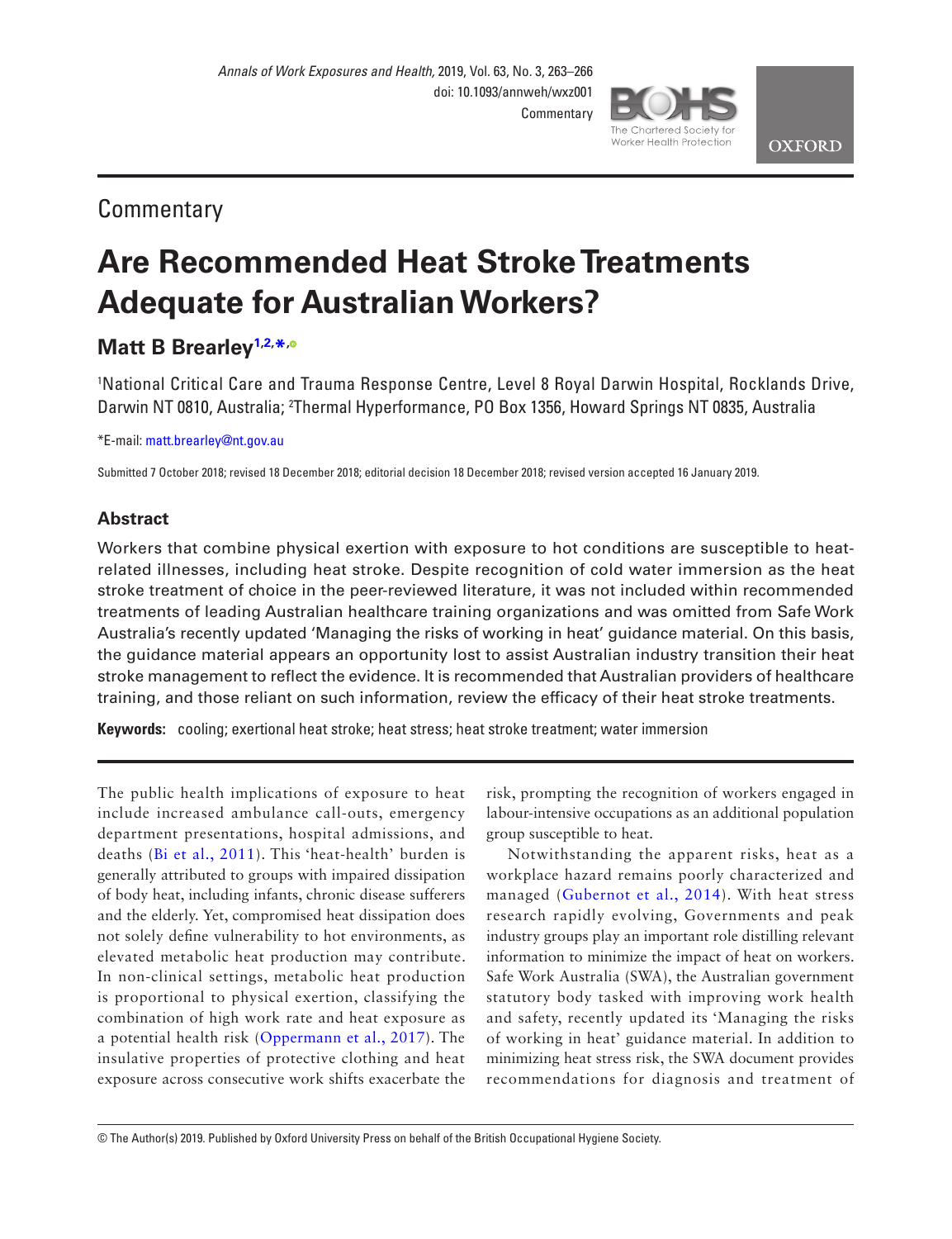heat-related illnesses including heat exhaustion and heat stroke. While heat exhaustion is the most common heatrelated illness observed from emergency department presentations [\(Sanchez et al., 2010](#page-3-2)), the lack of clinical diagnosis criteria permits a variety of definitions. The acute phase of heat exhaustion is synonymous with elevated heart rate, respiratory rate, low blood pressure, profuse sweating, and ashen appearance ([Armstrong et al., 2007](#page-2-1)), leading to thirst, weakness, discomfort, anxiety, and dizziness ([Lipman et al., 2014\)](#page-3-3) that manifests as an inability to effectively perform physical work in the heat ([Casa et al., 2015\)](#page-2-2). This mild to moderate illness can progress to the more severe (exertional) heat stroke if sufferers remain exposed to heat in the absence of treatment [\(Lipman et al., 2014](#page-3-3)).

Heat stroke is differentiated from heat exhaustion by neurologic impairment and hyperthermic (>40°C) core temperature (T<sub>c</sub>). Yet, determining whether a heataffected work colleague is suffering heat exhaustion or heat stroke in field settings is challenging due to inaccuracy of the commonly utilized  $T_c$  surrogates: axilla, temporal, oral, and tympanic temperature ([Casa](#page-2-3)  [et al., 2007](#page-2-3)). Due to influence of ambient conditions, these measurement sites typically underestimate deep tissue  $T_c$  and are not appropriate for the diagnosis of heat stroke ([Armstrong et al., 2007\)](#page-2-1).

The SWA guidance material recommends that an ambulance should be sought immediately regardless of whether heat exhaustion or heat stroke is suspected. However, the 30-min 'window' or 'golden half hour' to reverse the abnormally high  $T_{\text{c}}$  of heat stroke sufferers ([Casa et al., 2007](#page-2-3); [Belval et al., 2018\)](#page-2-4), thereby limiting development of systemic inflammation response syndrome [\(Epstein et al., 2015](#page-3-4)), is a key omission. Put simply, heat stroke survivability is the product of the extent and duration of  $T_c$  elevation (degrees-minutes), expressed as the area under the  $T_c$  curve [\(Roberts, 2017\)](#page-3-5). Lowering  $T_c$  below 40°C within 30 min of collapse ensures survival [\(Adams et al., 2015](#page-2-5)).

Armed with such information, it is intuitive to expect managers and workplace health and safety representatives to facilitate access to cooling methods that reflect the urgency of correcting a worker's abnormally high  $T_c$ . This is particularly relevant for workers in remote settings, as professional medical assistance may not be administered within the 30-min window. Here, permanent disability or death of a heat-affected worker may hinge upon the ability of work colleagues to administer cooling treatment(s) that remedy elevated  $T_c$  within the desired time frame. Objective assessment of cooling treatments is achieved by comparison to the  $T_c$  cooling rate classifications of ideal (≥0.16°C.min−1), acceptable (≥0.08°C.min−1), or unacceptable (<0.08°C.min−1) ([McDermott et al., 2009\)](#page-3-6).

The SWA recommended cooling treatments for heat stroke are detailed in [Table 1.](#page-1-0) Relocating workers away from heat, removing barriers to heat exchange (clothing) and improving airflow are standard recommendations. While effectiveness of such treatments is dependent upon environmental conditions surrounding the patient, it is generally accepted that these methods confer insufficient cooling for heat stroke treatment [\(McDermott et al.,](#page-3-6)  [2009](#page-3-6)). Application of cold packs/ice to the neck, groin and axilla regions and splashing/sponging temperate water are therefore, the primary recommended cooling strategies. Despite the theoretical basis of ice pack application and treatment recommendation by leading Australian healthcare training organizations ([Australian Resuscitation Council, 2016](#page-2-6); [Australian](#page-2-7)  [Red Cross, 2018;](#page-2-7) [St John Ambulance Australia, 2018\)](#page-3-7), the insufficient cooling power of ice packs applied to shallow arteries has been noted [\(Brearley and Walker,](#page-2-8)  [2015\)](#page-2-8). In practice,  $T_c$  cooling rates 0.03–0.07°C. min−1 ([Kielblock et al., 1986;](#page-3-8) [Sinclair et al., 2009](#page-3-9)) are considered unacceptably slow with a recommendation to discontinue this practice ([McDermott et al., 2009\)](#page-3-6).

The splashing/sponging technique is most effective in dry, cool/thermoneutral environments that maximize evaporative potential [\(Armstrong et al., 2007](#page-2-1)), yet even in these settings,  $T_c$  cooling (~0.03°C.min<sup>-1</sup>) is considered unacceptably slow. Dousing the patient with copious volumes of water (20–40 l) can improve cooling, as can the use of cold water, however such resources could be deployed to achieve the 'gold standard' treatment of immersing the torso and extremities in cold water ([Casa et al., 2015\)](#page-2-2). Despite recognition of cold water immersion as the heat stroke treatment of choice by the Wilderness Medical Association ([Lipman et al., 2014\)](#page-3-3), American College of Sports Medicine ([Armstrong et al.,](#page-2-1) 

<span id="page-1-0"></span>**Table 1.** Safe Work Australia recommended treatments for heat stroke.

Move the worker to a cool place with circulating air. Remove unnecessary clothing, including personal protective equipment. Loosen tight clothing. Make a wind tunnel by suspending sheets around, not on, the worker's body. Use a fan to direct gentle airflow over the worker's body. Cool the worker by splashing room temperature water on their skin or sponging their skin with a damp cloth. Apply cold packs or wrapped ice to the worker's neck, groin and armpits.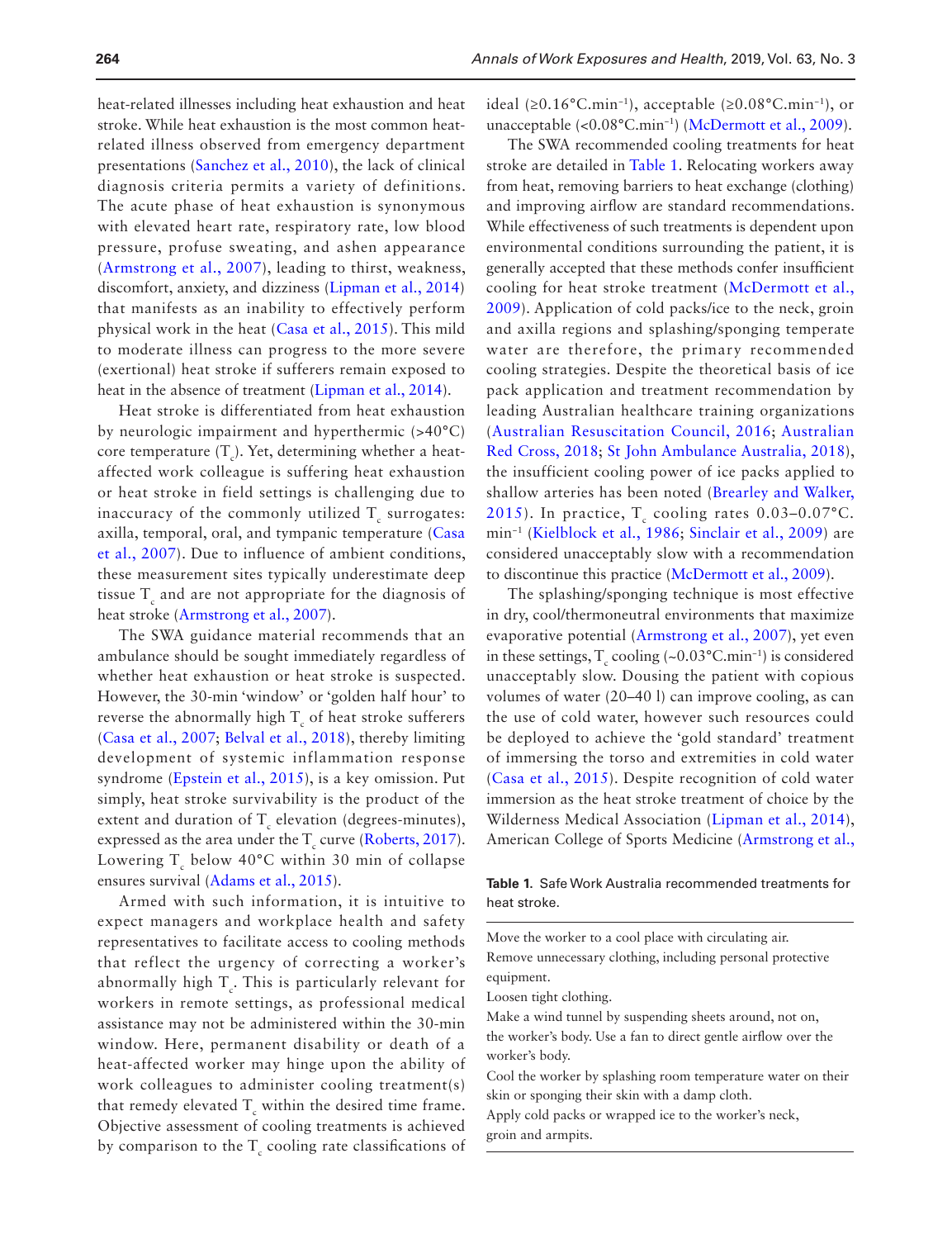[2007\)](#page-2-1) and the National Athletic Trainers Association (USA) ([Casa et al., 2015](#page-2-2)), and a recently published consensus statement on prehospital care of exertional heat stroke [\(Belval et al., 2018\)](#page-2-4), it was omitted from the guidance material. This method generally lowers  $T_c$ at rates deemed ideal ([Brearley and Walker, 2015](#page-2-8)), and is used in dynamic field settings through the use of a tarpaulin ([Luhring et al., 2016;](#page-3-10) [Hosokawa et al., 2017\)](#page-3-11), and static field settings, such as temporary sporting medical facilities [\(DeMartini et al., 2015\)](#page-2-9). Here, rapid diagnosis (mean  $T_c$  of 41.4°C) and cold water immersion (T<sub>c</sub> cooling rate of 0.22°C.min<sup>-1</sup>) of 274 heat stroke patients resulted in 100% survivability, with 93% cleared for home discharge ([DeMartini et al., 2015](#page-2-9)).

Where full body immersion is not feasible, evidencebased alternatives (in order of efficacy) are lower body immersion, rotation of cold, wet towels over the entire body and the aforementioned cold water dousing and fanning ([Casa et al., 2015\)](#page-2-2). The lower  $\mathrm{T_{c}}$  associated with heat exhaustion permits recommendation of less aggressive cooling techniques [\(Casa et al., 2015](#page-2-2)), with the rotation of cold, wet towels an evidence-based adjunct to the strategies recommended by the guidance material ([Table 2\)](#page-2-10). This procedure only requires access to ice-cold water and towels or equivalent medium throughout the work-shift, permitting implementation for workers in remote settings [\(Brearley et al., 2015\)](#page-2-11).

Concerns regarding a cardiovascular cold-shock response from cold water immersion may explain its exclusion from the SWA guidance material, yet immersion causes no side effects for otherwise healthy individuals ([Buchheit and Laursen, 2009\)](#page-2-12). More likely, the omission of cold water immersion from guidance material reflected the heat stroke treatments recommended by leading healthcare training organizations [\(Australian Resuscitation Council,](#page-2-6)  [2016](#page-2-6); [Australian Red Cross, 2018](#page-2-7); [St John Ambulance](#page-3-7)  [Australia, 2018\)](#page-3-7). These organizations recommend ice pack cooling of shallow arteries and whole-body application of a wet cloth/sheet combined with fanning. Based upon the unacceptable cooling rates of these methods, the 'Managing the risks of working in heat' guidance material appears an opportunity lost to assist Australian industry

<span id="page-2-10"></span>**Table 2.** Safe Work Australia recommended treatments for heat exhaustion.

Move the worker to a cool place with circulating air.

Remove unnecessary clothing, including personal protective equipment.

Loosen tight clothing.

Cool the worker with cold compresses or apply cold water to skin.

transition their management of heat stroke to reflect the evidence. It is therefore recommended that Australian providers of healthcare training, and those reliant on such information, review the efficacy of their heat stroke treatments.

### **Declaration for publication**

While this commentary was unfunded, the author consults with organizations to minimize heat stress of workers and to prevent heat stroke. Heat stress management guidance provided by government agencies may alter the nature of this work.

#### **References**

- <span id="page-2-5"></span>Adams WM, Hosokawa Y, Casa DJ. (2015) The timing of exertional heat stroke survival starts prior to collapse. *Curr Sports Med Rep*; **14**: 273–4.
- <span id="page-2-1"></span>Armstrong LE, Casa DJ, Millard-Stafford M *et al*. (2007) American College of Sports Medicine position stand. Exertional heat illness during training and competition. *Med. Sci. Sports Exerc*; **39**: 556–72.
- <span id="page-2-6"></span>Australian Resuscitation Council. (2016) ANZCOR Guideline 9.3.4. Heat Induced Illness (Hyperthermia): First Aid Management. Available at [https://resus.org.au/wpfb-file/](https://resus.org.au/wpfb-file/anzcor-guideline-9-3-4-hyperthermia-jan16-pdf/) [anzcor-guideline-9-3-4-hyperthermia-jan16-pdf/](https://resus.org.au/wpfb-file/anzcor-guideline-9-3-4-hyperthermia-jan16-pdf/). Accessed 2 December 2018.
- <span id="page-2-7"></span>Australian Red Cross. (2018) Heatstroke and heat exhaustion. Available at [https://www.redcross.org.au/get-help/](https://www.redcross.org.au/get-help/emergencies/looking-after-yourself/heatstroke-and-heat-exhaustion) [emergencies/looking-after-yourself/heatstroke-and-heat](https://www.redcross.org.au/get-help/emergencies/looking-after-yourself/heatstroke-and-heat-exhaustion)[exhaustion.](https://www.redcross.org.au/get-help/emergencies/looking-after-yourself/heatstroke-and-heat-exhaustion) Accessed 2 December 2018.
- <span id="page-2-4"></span>Belval LN, Casa DJ, Adams WM *et al*. (2018) Consensus statement- prehospital care of exertional heat stroke. *Prehosp Emerg Care*; **22**: 392–7.
- <span id="page-2-0"></span>Bi P, Williams S, Loughnan M *et al*. (2011) The effects of extreme heat on human mortality and morbidity in Australia: implications for public health. *Asia Pac J Public Health*; **23**(2 Suppl): 27S–36.
- <span id="page-2-11"></span>Brearley M, Harrington P, Lee D *et al*. (2015) Working in hot conditions–a study of electrical utility workers in the northern territory of Australia. *J Occup Environ Hyg*; **12**: 156–62.
- <span id="page-2-8"></span>Brearley M, Walker A. (2015) Water immersion for post incident cooling of firefighters; a review of practical fire ground cooling modalities. *Extrem Physiol Med*; **4**: 15.
- <span id="page-2-12"></span>Buchheit M, Laursen PB. (2009) Treatment of hyperthermia: is assessment of cooling efficiency enough? *Exp Physiol*; **94**: 627–9.
- <span id="page-2-3"></span>Casa DJ, Becker SM, Ganio MS *et al*. (2007) Validity of devices that assess body temperature during outdoor exercise in the heat. *J Athl Train*; **42**: 333–42.
- <span id="page-2-2"></span>Casa DJ, DeMartini JK, Bergeron MF *et al*. (2015) National athletic trainers' association position statement: exertional heat illnesses. *J Athl Train*; **50**: 986–1000.
- <span id="page-2-9"></span>Demartini JK, Casa DJ, Stearns R *et al*. (2015) Effectiveness of cold water immersion in the treatment of exertional heat